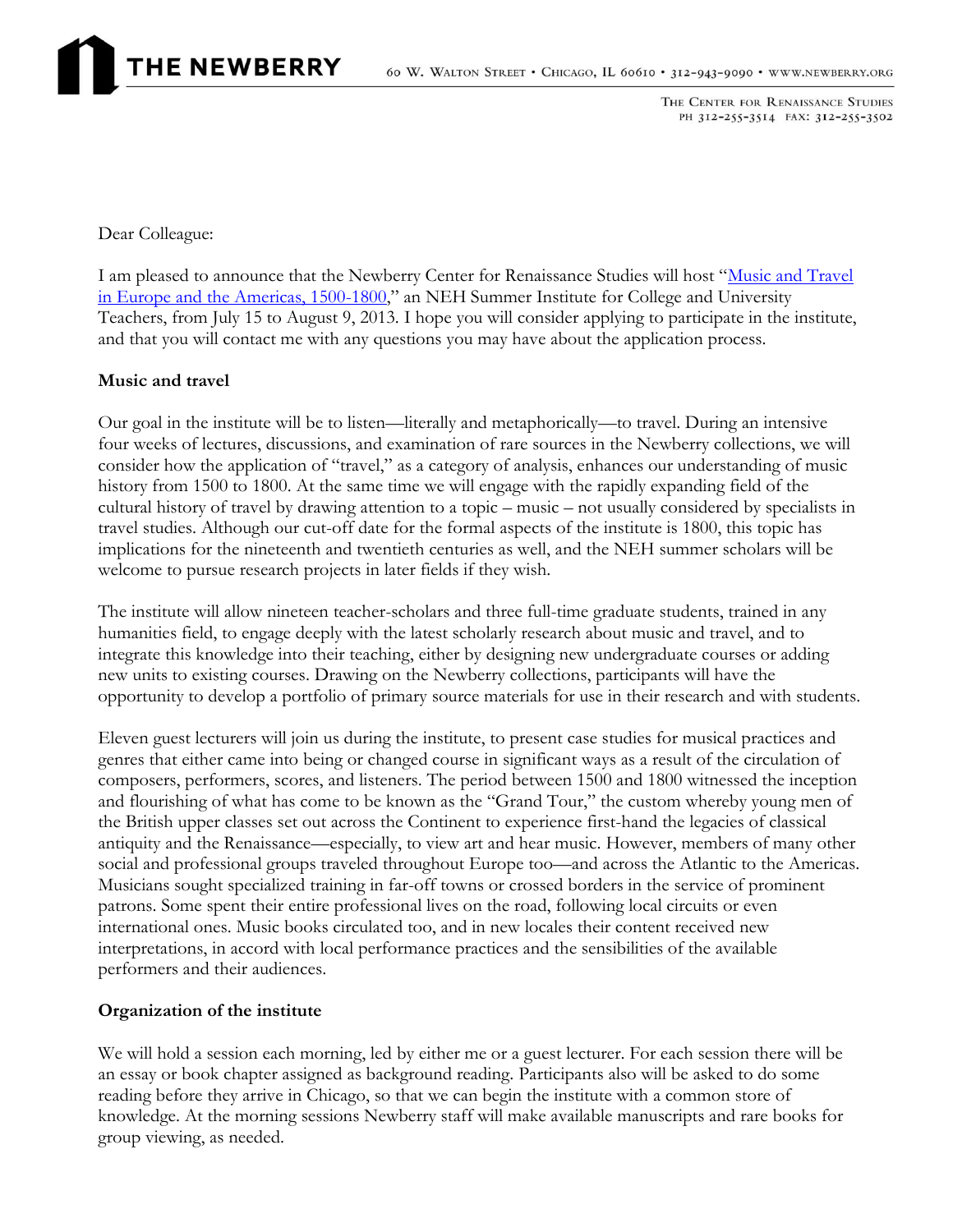During the first few days we will need to schedule some extra sessions in the afternoons, to orient everyone to the Newberry. After that, afternoons will be left open for individual research in the Newberry collections. I will hold afternoon office hours, as will the guest lecturers, for participants who wish to consult individually about their research projects.

All participants will be expected to undertake a research project during the institute, looking toward either a scholarly outcome (perhaps gathering the material to write a conference paper or journal article) or a curricular outcome (designing a new unit for a course or even a whole new course). During the final week of the institute we will have some working sessions in which participants will make short informal presentations to the group and elicit suggestions for future research.

# **The guest lecturers**

The institute's director and guest lecturers represent the fields of travel studies, music history, English literature, French literature, German literature, and Spanish and Portuguese literature. Many of them also have experience with art history and theatre studies. The sequence of lectures will be roughly chronological and will focus first on Europe and then expand to the Americas, but on a few occasions we may break out of the sequence in order to create a particular cluster of topics. Here is an alphabetical list of the speakers:

**[Vanessa Agnew](http://www.lsa.umich.edu/german/people/faculty/agnewvanessa_ci)**, Associate Professor of Germanic Languages and Literatures at the University of Michigan, will speak on Charles Burney and eighteenth-century musical travel.

**[Linda Phyllis Austern](http://www.music.northwestern.edu/faculty/profiles/linda-phyllis-austern.html)**, Associate Professor of Musicology at Northwestern University, will speak on music, gender, and social space in early modern England.

**[Jeanice Brooks](http://www.southampton.ac.uk/music/about/staff/ljb1.page)**, Professor of Music at the University of Southampton, will speak on sixteenth-century traveling chamber musicians.

**[David J. Buch](http://en.wikipedia.org/wiki/David_J._Buch)**, Professor Emeritus at the University of Northern Iowa, will speak on the trajectory of Jewish music in the Habsburg monarchy.

**[Drew Edward Davies](http://www.music.northwestern.edu/faculty/profiles/drew-edward-davies.html)**, Associate Professor of Musicology at Northwestern University, will speak on Italian musicians and sacred music in New Spain from the 1730s to the 1750s.

**[Craig A. Monson](http://artsci.wustl.edu/~camonson/)**, Paul Tietjens Professor of Music at Washington University in Saint Louis, will speak on music making in seventeenth-century Italian convents.

**[John A. Rice](https://mcommunity.umich.edu/#profile:riceja)**, Lecturer in Music at the University of Michigan, will speak on the Grand Tour's effects on musicians and patrons.

**[Louise K. Stein,](http://www.music.umich.edu/faculty_staff/bio.php?u=lkstein)** Professor of Musicology at the University of Michigan, will speak on opera in Naples.

**[Daniel Vitkus](http://english.fsu.edu/faculty/dvitkus.htm)**, Associate Professor of English at Florida State University, will speak on music in English Renaissance travel plays.

**[Lisa B. Voigt](http://sppo.osu.edu/people/voigt)**, Associate Professor of Spanish and Portuguese at The Ohio State University, will speak on baroque festivals in Portugal and Brazil.

**[Tim Youngs](http://www.ntu.ac.uk/apps/staff_profiles/staff_directory/125892-0/26/timothy_youngs.aspx)**, Professor of English and Travel Studies and Director of the Centre for Travel Writing Studies at Notthingham Trent University, will speak on the cultural and literary history of travel and on literary travels in the period 1500-1800.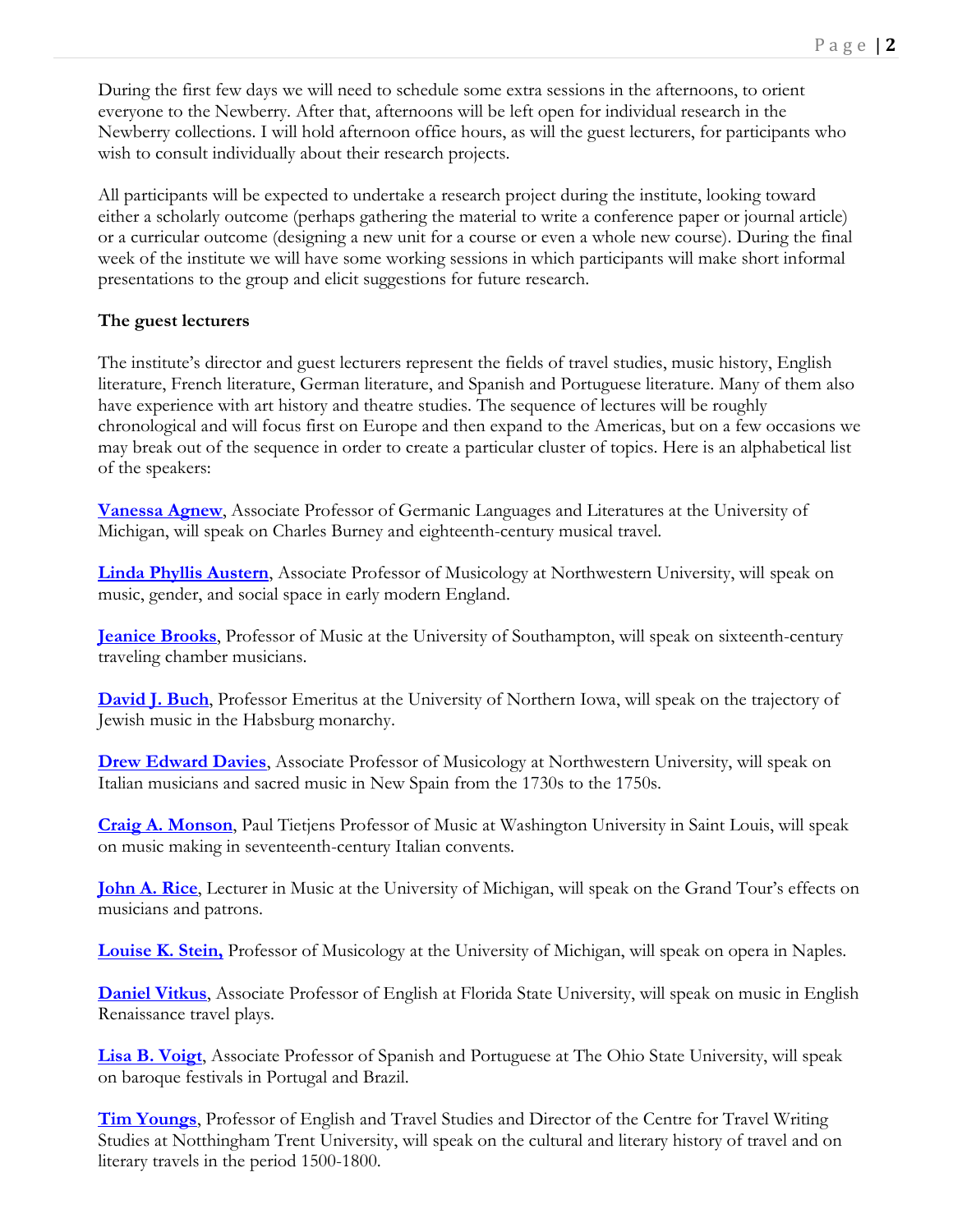**[Carla Zecher](http://www.newberry.org/staff-biographies#zecher)**, Director of the Newberry Center for Renaissance Studies and the Newberry Curator of Music, will speak on musical expressions in New France.

### **The Newberry collections for music and travel**

The Newberry counts both music and travel among the greatest strengths of its collections, and this institute provides an opportunity for us to explore the intersections between these two areas.

The <u>music collections</u> excel for European music history from 1500 to 1800, due to two major block acquisitions and a well-defined ongoing collecting policy. In 1889 the Newberry purchased the library of Count Pio Resse of Florence, which was very rich for music history. The acquisition of the Howard Mayer Brown Collection in the mid-1990s—the bequest of the late University of Chicago musicologist greatly expanded these holdings. Howard Brown passed away 20 years ago, in 1993, and I think of this institute as taking place in his memory. I first met him in the mid-1980s when, as a grad student from the East Coast, I participated in an NEH summer institute led at the Newberry by Howard and Benito Rivera.

Particular strengths of our European music collections include music theory and instructional books; psalmody, hymnody, and other works for vocal performance; books for polyphony performance; lute books; opera scores and libretti; and music and dance notation. There are so many treasures, it is hard to know which ones to mention. A few I especially admire are the illuminated manuscript known as the Capirola lute book, a set of manuscript part books presented to Henry VIII by the commune of Florence, one of the very few known copies of the folio score for Jacopo Peri's *Euridice* (widely considered to be the first opera to have survived to the present day), and an autograph manuscript by Wolfgang Amadeus Mozart penned when he was nine years old.

Music from the early Americas is also well represented, especially religious music. In 1906 the Newberry purchased the large collection of Hubert P. Main, a late nineteenth-century publisher of gospel songs and other religious works, which is rich in eighteenth-century printings of psalm books and instruction books. Other colonial treasures – again, my personal favorites – include an eighteenth-century Sulpician manuscript from a mission in upstate New York, which contains translations of Catholic liturgical chants into Mohawk, and a set of liturgical choir books from a convent in colonial Mexico City.

The topic for our institute is also well supported by the Newberry's holdings in maps, travel, and [exploration.](http://www.newberry.org/maps-travel-and-exploration) The vast collections of pre-1800 maps include separate maps and maps in series, books, and atlases. Among these, notable specialized collections include the Novacco Collection of sixteenth-century maps printed in Italy, and the Sack Collection of late seventeenth- and early eighteenth-century maps of western Europe.

The Newberry holds hundreds of European accounts of travel, in manuscript and in print. These include anthologies of voyages, cosmographies and geographies, chronologies, and special topical book such as town books and island books. We also have an abundance of primary source material documenting cultural life in the British, French, Spanish, and Portuguese colonies.

#### **Selection of NEH summer scholars**

A panel of experts in the fields of music history and travel studies will review applications, to select the institute's twenty-two summer scholars. Up to three graduate students currently enrolled full-time in humanities programs will be included in that total. The most important consideration in the selection of participants is the likelihood that an applicant will benefit professionally. Following criteria established by the NEH, the selection committee will seek to gather a lively group representing a range of academic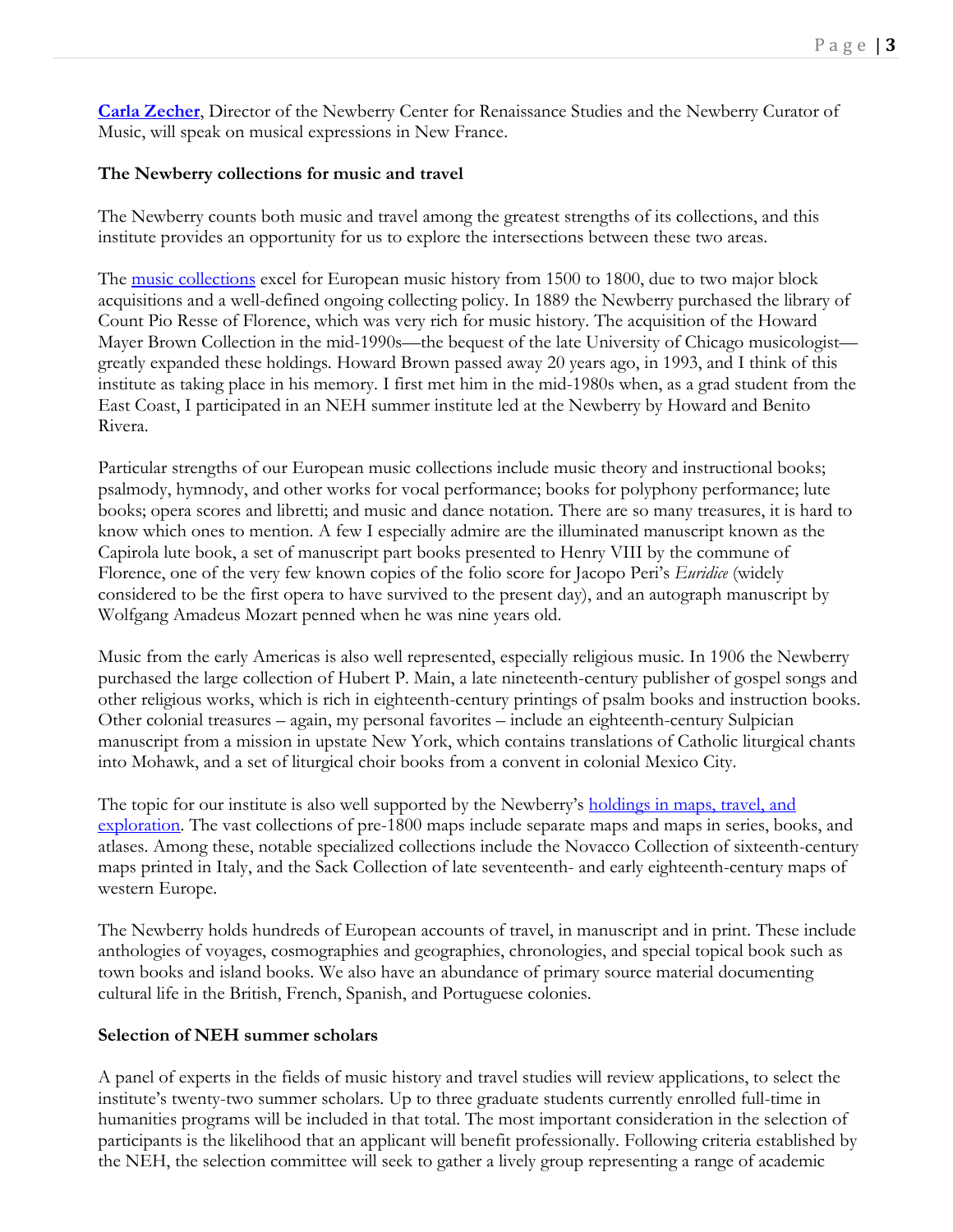specializations, whose participants can learn from each other as well as from the institute's guest lecturers. Preference will be given to applicants who have not previously participated in an NEH Summer Seminar, Institute, or Landmarks Workshop, and who will significantly contribute to the diversity of the institute.

The institute is designed primarily for teachers of American undergraduate students. Qualified independent scholars and those employed by museums, libraries, historical societies, and other organizations may be eligible to compete provided they can effectively advance the teaching and research goals of the seminar or institute. Applicants must be United States citizens, residents of U.S. jurisdictions, or foreign nationals who have been residing in the United States or its territories for at least the three years immediately preceding the application deadline of March 4, 2013. Foreign nationals teaching abroad at non-U.S. chartered institutions are not eligible to apply. Individuals also may not apply to the institute if they have already studied with me during a different summer program.

For more information about eligibility requirements and the selection criteria, see the NEH Application [Information and Instructions.](http://www.newberry.org/sites/default/files/calendar-attachments/ApplicationInformationAndInstructions.pdf)

### **Facilities and housing**

Participants will find the Newberry to be a lively place in the summer, when we welcome numerous short-term fellows and other readers, as well as summer scholars enrolled in academic programs. The Newberry's weekly Wednesday colloquium will provide an opportunity for the NEH summer scholars in our institute to interact with the fellows and with the staff of the Newberry's division of Research and Academic Programs. Newberry curators and reference librarians will also be on hand throughout the four weeks to assist with locating primary source materials.

In order to facilitate their individual [research projects,](http://www.newberry.org/research-visits) participant will be provided with research carrels, to which they may page books from the Newberry's General Collections (Special Collections materials must be consulted in the Special Collections reading room). They will have wireless Internet access from their carrels and from the library's two reading rooms, as well as access to printers elsewhere in the building. The Newberry allows the use of personal digital cameras in the reading rooms to photograph library materials for research and teaching purposes. Each participant will also be allotted a small fund for ordering professional digital photography from the Newberry's [Photoduplication department.](http://www.newberry.org/rights-and-reproductions)

Housing prices in Chicago are obviously higher than in small towns, but summer scholars often report being able to find good deals and are able to stretch their NEH stipends quite far. The Newberry has a contract for hotel accommodations through Club Quarters, an international chain with two hotels located in downtown Chicago, approximately one mile south of the library and readily accessible via public transportation. Participants may rent room at Club Quarters at the Newberry's reduced monthly rate. Options include a range of single or double occupancy rooms, some with cooking facilities. Participants are also free to make other housing arrangements. Center for Renaissance Studies staff will provide a list [of alternative nearby options,](http://www.newberry.org/accommodations-and-dining) both residential hotels and short-term rental apartment buildings, which they have visited and can describe to interested participants.

The NEH neither encourages nor discourages summer scholars from having spouses, partners, and/or families with them during the period of the institute. It is, of course, expected that the NEH summer scholars will be fully engaged in the institute over the course of the four weeks, regardless of their personal circumstances. The NEH stipulates that family members may not participate in formal program activities, though informal social involvement will be possible.